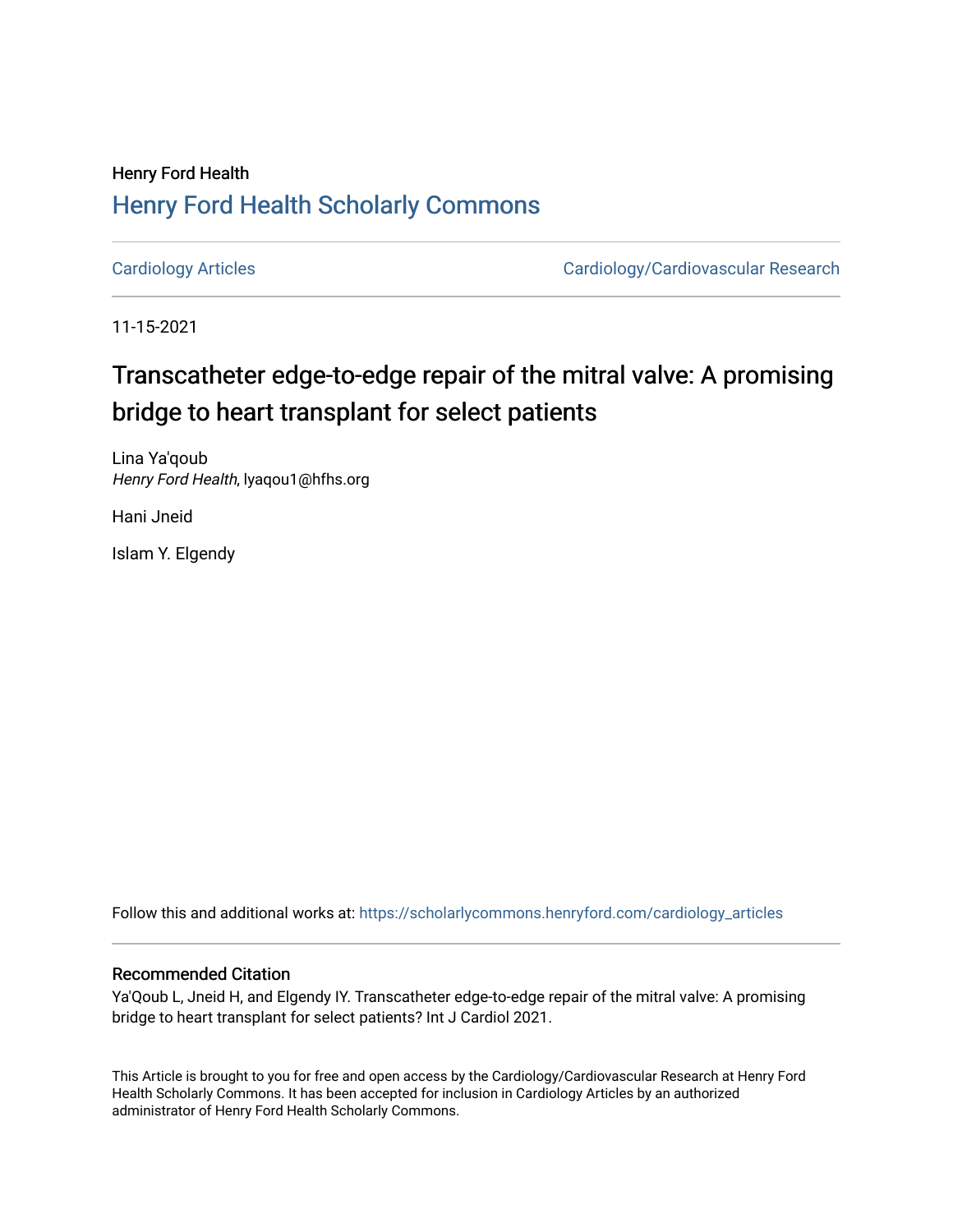Contents lists available at [ScienceDirect](www.sciencedirect.com/science/journal/01675273)



Editorial

International Journal of Cardiology

journal homepage: [www.elsevier.com/locate/ijcard](https://www.elsevier.com/locate/ijcard) 



## Transcatheter edge-to-edge repair of the mitral valve: A promising bridge to heart transplant for select patients?



Despite the advancements in pharmacological and device therapies, end-stage heart failure (HF) afflicts a significant proportion of HF patients and mortality rates remain considerably high [[1](#page-2-0)]. Heart transplant remains the only curative therapy. Because of a limited pool of heart donors and consequently a steady but finite rate of heart transplant, there is a growing interest in alternative therapeutic options [\[2\]](#page-2-0). Left ventricular assist devices (LVADs) are performed as a bridge to transplantation or as a destination therapy. However, LVADs have several disadvantages, including cost and associated co-morbidities (e.g., driveline infection, bleeding, thromboembolic complications) [\[2\]](#page-2-0).

Transcatheter Edge-to-Edge Repair (TEER) of the mitral valve has emerged as an alternative therapy for patients with moderate-severe and severe secondary mitral regurgitation (MR) in the setting of heart failure with reduced ejection fraction (HFrEF) and persistent symptoms refractory to maximally-tolerated medical therapy [[3](#page-2-0)]. The 2020 American College of Cardiology/American Heart Association valvular heart disease guidelines provided a class IIa recommendation for TEER for patients with symptomatic cardiomyopathy and chronic severe secondary MR despite optimal guideline-directed medical therapy [[4](#page-2-0)]. Concomitant severe MR is prevalent among patients with end-stage HF [[5](#page-2-0)]. A prior analysis of the MitraBridge registry including 119 patients showed that TEER might be a feasible and safe bridge therapy in patients with moderate-severe and severe MR and end-stage HF. Notably, none of the patients died at 30-days. During a median of 532 days, 15% underwent elective transplant, 15% remained or could be included on the transplant list, and 23.5% had no further indications for transplant due to clinical improvement [[6](#page-2-0)]. However, detailed data regarding the hemodynamic evaluation prior to and after TEER were lacking in that study.

It is in this context that the current investigation should be viewed. The investigators performed a retrospective observational analysis evaluating the hemodynamic parameters before and after TEER among patients with HFrEF and severe MR who otherwise could be considered for heart transplantation [\[7\]](#page-2-0). The study included 17 patients recruited between 2011 and 2019 and had repeat right heart catheterization (RHC) at a mean of 5.9 months. TEER was successful (i.e., postprocedure MR  $\leq$  2+) in all patients, and the reduction of MR remained stable in 88% at follow-up. TEER was associated with a reduction in pulmonary vascular resistance (PVR) (3.5  $\pm$  2.2 to 2.3  $\pm$  1.2 wood units), systolic pulmonary artery pressure (55.4  $\pm$  15 mmHg to 45.6  $\pm$  9.8 mmHg), and transpulmonary gradient (12.0  $\pm$  7.5 mmHg to  $9.7 \pm 5.3$  mmHg). TEER was also associated with improved cardiac output (3.7  $\pm$  0.9 l/min to 4.6  $\pm$  1.3 l/min) and New York Heart Association (NYHA) functional class. In a subgroup of 5 patients with elevated PVR *>* 3.5, TEER was also associated with a significant reduction in PVR (6.1 at baseline to 2.9 wood units) and improvement in cardiac output (3.3 at baseline to 4.4 l/min). Collectively, these findings suggest that TEER might reduce PVR, which is known to be an important hemodynamic parameter in patients being evaluated for heart transplant and considered part of the eligibility criteria for heart transplantation. Similar to the analysis from the MitraBridge registry [\[6\]](#page-2-0), the clinical outcomes of TEER in this study were reassuring. During a mean of  $\sim$ 36 months, 3 patients underwent heart transplant, 4 patients received LVAD, 1 patient was on the waiting list for heart transplant while 10 patients were managed with guideline-directed medical therapy. Survival rate was 86% at 1 year and 71% at 3 years [\[7\]](#page-2-0).

The findings from this study are indeed provocative and relevant. The study suggests that TEER might reduce PVR and improve other hemodynamic parameters among select patients with end-stage HF. But some issues deserve further consideration. First, this is an observational study that lacks a control group. Second, the study was conducted in a single high-volume center. Hence, the findings might be subject to referral bias, which would limit the generalizability. Third, the timing of repeat RHC was not systematically planned, thus approximately half of eligible patients did not undergo repeat RHC and were not included in the analysis. Finally, the study spans over a long period (i.e., 8 years), and recruited only a small number of patients. Notwithstanding these issues, this study contributes to the literature supporting that TEER might be a feasible and safe procedure among select end-stage HF patients as a bridge to transplant.

TEER could be a potential "triage point" for patients with severe MR and end-stage HF who are otherwise potentially eligible for heart transplant, as a: bridge to transplant, bridge to candidacy for transplant in patients with potentially reversible contraindications, or medical management only if the symptoms improve after the procedure. However, a knowledge gap still exists on which subset of patients with severe MR and end-stage HF would benefit from TEER. In a secondary analysis of the Multicenter Study of MagLev Technology in Patients Undergoing Mechanical Circulatory Support Therapy with HeartMate 3 (MO-MENTUM 3) trial including 927 patients who received LVAD, LVAD was associated with significant improvement in secondary MR within 1 month and this effect was sustained up to 2 years [\[8\]](#page-2-0). As such, patients who do not meet the criteria of the MOMENTUM 3 trial might be candidates for TEER. Noticeably, the patients in this study, as well as the MitraBridge registry, were relatively younger and had a higher prevalence of comorbidities including advanced renal disease [[6](#page-2-0),[7](#page-2-0)], compared with those enrolled in the pivotal TEER trials [[9](#page-2-0),[10\]](#page-2-0). This is an important consideration since some of these comorbidities are linked

Available online 10 September 2021 0167-5273/© 2021 Elsevier B.V. All rights reserved. <https://doi.org/10.1016/j.ijcard.2021.09.008> Received 8 July 2021; Accepted 6 September 2021